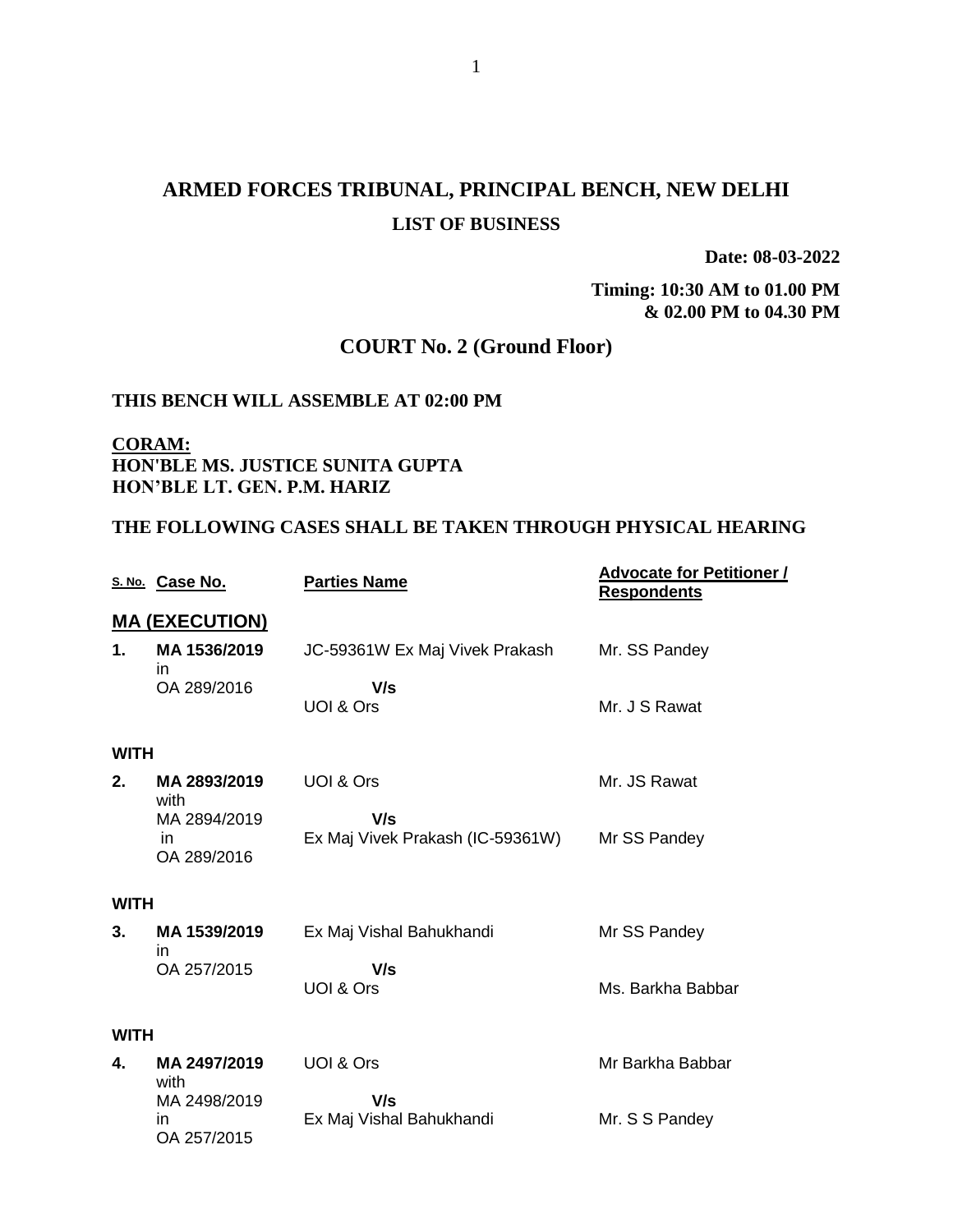|                          | WITH                                  |                                                           |                                       |  |  |  |
|--------------------------|---------------------------------------|-----------------------------------------------------------|---------------------------------------|--|--|--|
| 5.                       | MA 2062/2019<br>ın                    | IC-67209X Ex Capt SS Pawar                                | Mr. SM Dalal                          |  |  |  |
|                          | OA 865/2015                           | V/s<br>UOI & Ors                                          | Mr. J S Yadav                         |  |  |  |
| WITH                     |                                       |                                                           |                                       |  |  |  |
| 6.                       | MA 1838/2019 &<br>MA 1839/2019<br>in. | UOI & Ors<br>V/s                                          | Mr. J S Yadav                         |  |  |  |
|                          | OA 865/2015                           | Ex Capt SS Pawar                                          | Mr. S M Dalal                         |  |  |  |
| WITH                     |                                       |                                                           |                                       |  |  |  |
| 7.                       | MA 3194/2019<br>with<br>MA 3195/2019  | Ex Maj Ranvir Singh (Retd) (IC 64207 Mr. S S Pandey<br>F) |                                       |  |  |  |
|                          | in.<br>OA 889/2016                    | V/s<br>UOI & Ors                                          | Ms. Jyotsna Kaushik                   |  |  |  |
|                          | WITH                                  |                                                           |                                       |  |  |  |
| 8.                       | MA 202/2020<br>with                   | UOI & Ors                                                 | Mr Prabodh Kumar                      |  |  |  |
|                          | MA 203/2020<br>in.<br>OA 1030/2015    | V/s<br>Ex Capt DK Budhraja                                | Ms. Archana Ramesh                    |  |  |  |
| WITH                     |                                       |                                                           |                                       |  |  |  |
| 9.                       | MA 1655/2020<br>with                  | UOI & Ors.                                                | Mr. Y P Singh & Associates            |  |  |  |
|                          | MA 1656/2020<br>In.<br>OA 221/2017    | V/s<br>Maj N K Gadeock (Retd.) & Ors.                     | In Person                             |  |  |  |
| WITH                     |                                       |                                                           |                                       |  |  |  |
| 10.                      | MA 3312/2019<br>with                  | UOI & Ors                                                 | Mr AK Gautam                          |  |  |  |
|                          | MA 3313/2019<br>in.<br>OA 1062/2017   | V/s<br>Maj Naveen Khare (Retd) (IC-59467H) Mr. V S Kadian |                                       |  |  |  |
| <u>FOR FINAL HEARING</u> |                                       |                                                           |                                       |  |  |  |
| 11.                      | OA 1763/2019<br>with                  | IC-69477A Maj Abhishek Raheja                             | Mr. Rajiv Manglik                     |  |  |  |
|                          | MA 557/2020                           | V/s<br>UOI & Ors.                                         | Gp Capt Karan Singh Bhati,<br>Sr CGSC |  |  |  |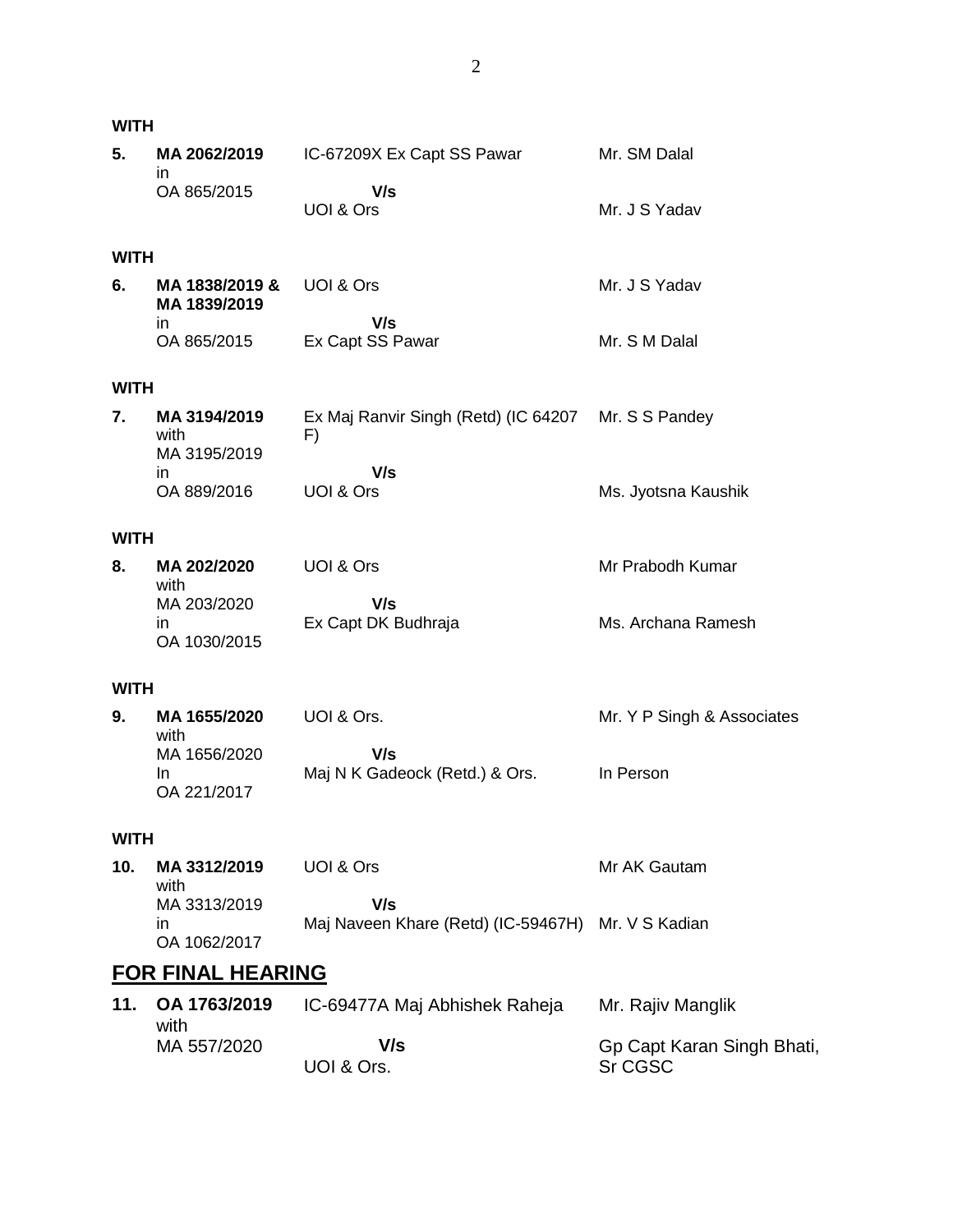# **ARMED FORCES TRIBUNAL, PRINCIPAL BENCH, NEW DELHI LIST OF BUSINESS**

**Date: 08-03-2022**

**Timing: 10:30 AM to 01.00 PM & 02.00 PM to 04.30 PM**

## **COURT No. 3 (First Floor)**

### **THIS BENCH WILL ASSEMBLE AT 11.00 AM**

**CORAM:**

## **HON'BLE MS. JUSTICE ANJANA MISHRA HON'BLE LT. GEN. P. M. HARIZ**

## **THE FOLLOWING CASES SHALL BE TAKEN THROUGH VIRTUAL HEARING**

### **Link for Virtual Hearing Court No. 3:**

[https://teams.microsoft.com/l/meetup](https://teams.microsoft.com/l/meetup-join/19%3ameeting_MjY5YTZmYmYtZjFiNC00YzU2LWFjYTEtMjk0ZWExNmI1YTIy%40thread.v2/0?context=%7b%22Tid%22%3a%22fc4c6c05-6869-467f-a6f3-f24992686fb3%22%2c%22Oid%22%3a%2202997333-9a59-4ac9-b7cf-205d2fa1df55%22%7d)[join/19%3ameeting\\_MjY5YTZmYmYtZjFiNC00YzU2LWFjYTEtMjk0ZWExNmI1YTIy%](https://teams.microsoft.com/l/meetup-join/19%3ameeting_MjY5YTZmYmYtZjFiNC00YzU2LWFjYTEtMjk0ZWExNmI1YTIy%40thread.v2/0?context=%7b%22Tid%22%3a%22fc4c6c05-6869-467f-a6f3-f24992686fb3%22%2c%22Oid%22%3a%2202997333-9a59-4ac9-b7cf-205d2fa1df55%22%7d) [40thread.v2/0?context=%7b%22Tid%22%3a%22fc4c6c05-6869-467f-a6f3](https://teams.microsoft.com/l/meetup-join/19%3ameeting_MjY5YTZmYmYtZjFiNC00YzU2LWFjYTEtMjk0ZWExNmI1YTIy%40thread.v2/0?context=%7b%22Tid%22%3a%22fc4c6c05-6869-467f-a6f3-f24992686fb3%22%2c%22Oid%22%3a%2202997333-9a59-4ac9-b7cf-205d2fa1df55%22%7d) [f24992686fb3%22%2c%22Oid%22%3a%2202997333-9a59-4ac9-b7cf-](https://teams.microsoft.com/l/meetup-join/19%3ameeting_MjY5YTZmYmYtZjFiNC00YzU2LWFjYTEtMjk0ZWExNmI1YTIy%40thread.v2/0?context=%7b%22Tid%22%3a%22fc4c6c05-6869-467f-a6f3-f24992686fb3%22%2c%22Oid%22%3a%2202997333-9a59-4ac9-b7cf-205d2fa1df55%22%7d)[205d2fa1df55%22%7d](https://teams.microsoft.com/l/meetup-join/19%3ameeting_MjY5YTZmYmYtZjFiNC00YzU2LWFjYTEtMjk0ZWExNmI1YTIy%40thread.v2/0?context=%7b%22Tid%22%3a%22fc4c6c05-6869-467f-a6f3-f24992686fb3%22%2c%22Oid%22%3a%2202997333-9a59-4ac9-b7cf-205d2fa1df55%22%7d)

| <b>ADMISSION MATTERS</b><br>OA 2283/2021<br>Mr Dhruy Gautam<br>Col Praveen Kumar Choudhary (IC<br>1.<br>53185 N)<br>V/s<br>UOI & Ors.<br>Gp Capt Karan Singh Bhati, Sr.<br>CGSC<br>2.<br>OA 2341/2021<br>SL - 03411 K Lt Col K Ramaraj (Retd)<br>Mr Rajiv Manglik |  |
|-------------------------------------------------------------------------------------------------------------------------------------------------------------------------------------------------------------------------------------------------------------------|--|
|                                                                                                                                                                                                                                                                   |  |
|                                                                                                                                                                                                                                                                   |  |
|                                                                                                                                                                                                                                                                   |  |
| with                                                                                                                                                                                                                                                              |  |
| V/s<br>MA 195/2022 &                                                                                                                                                                                                                                              |  |
| MA 491/2022<br>UOI & Ors.<br>Mr Rajeev Kumar                                                                                                                                                                                                                      |  |
| OA 2764/2021<br>3.<br>Smt Champa Devi Negi W/o Lt Shri<br>Mr Shubham Gupta<br>Hari Singh Negi MCPO-II 46731-F                                                                                                                                                     |  |
| V/s                                                                                                                                                                                                                                                               |  |
| Mr Prabodh Kumar<br>UOI & Ors.                                                                                                                                                                                                                                    |  |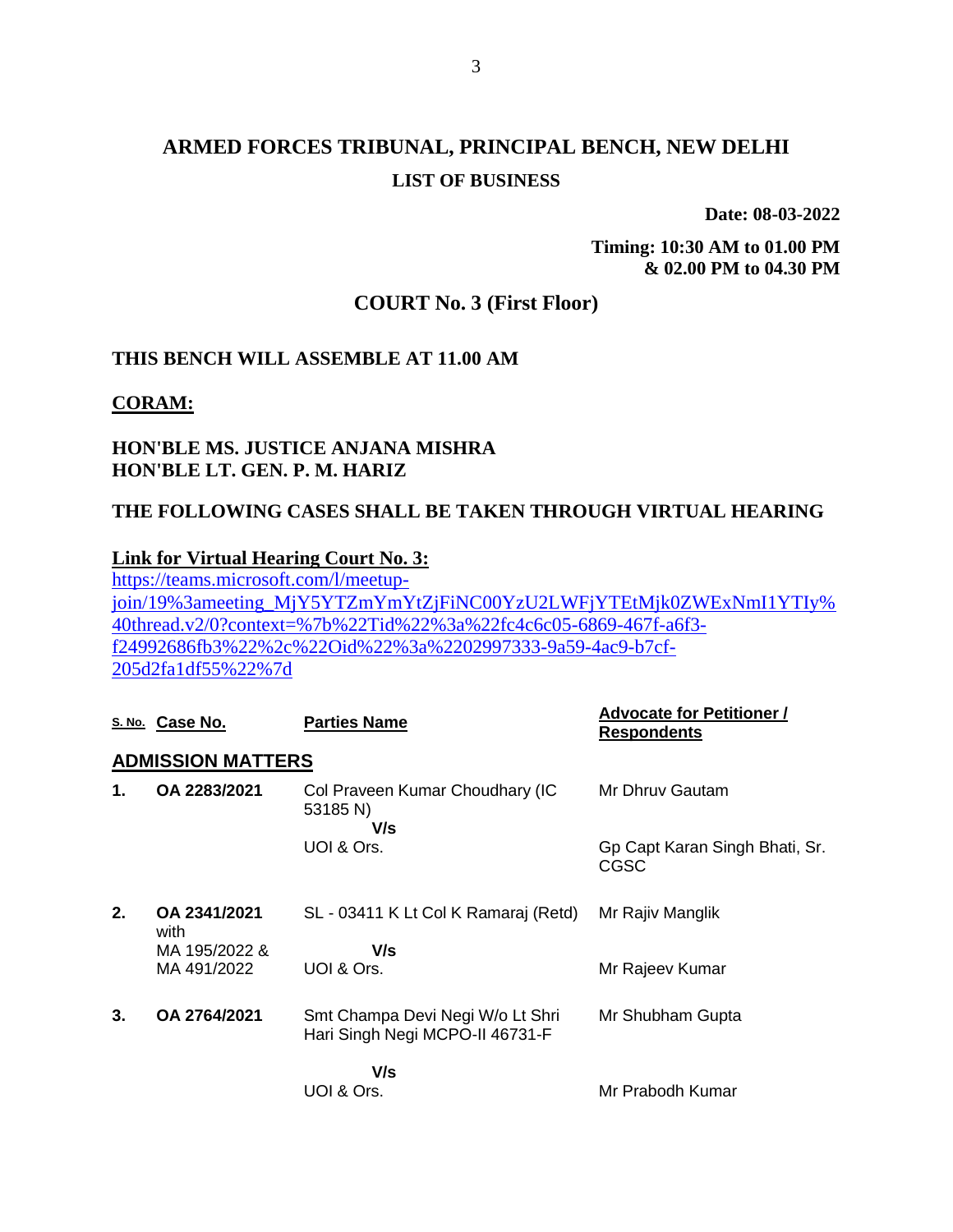| 4.  | OA 292/2022                        | Ex Nk Devender Singh (4064892-W)                                                      | Mr Virender Singh Kadian              |
|-----|------------------------------------|---------------------------------------------------------------------------------------|---------------------------------------|
|     |                                    | V/s                                                                                   |                                       |
|     |                                    | UOI & Ors.                                                                            | None                                  |
| 5.  | OA 294/2022                        | CFN Punit Kumar Shukla (17040779<br>H)                                                | Mr Ajit Kakkar & Associates           |
|     |                                    | V/s<br>UOI & Ors.                                                                     | None                                  |
| 6.  | OA 296/2022                        | Col (TS) Raj Kumar Rana (Retd) (IC<br>43044L)                                         | Mr Virender Singh Kadian              |
|     |                                    | V/s<br>UOI & Ors.                                                                     | None                                  |
| 7.  | OA 306/2022<br>with                | Ex Flt Sgt Sreedharan TP (No 217495)                                                  | Mr Ajit Kakkar                        |
|     | MA 408/2022                        | V/s<br>UOI & Ors.                                                                     | None                                  |
| 8.  | OA 308/2022<br>with                | JC Ex Sub Bhagwan Singh (166390-H) Mr V S Kadian                                      |                                       |
|     | MA 410/2022                        | V/s<br>UOI & Ors.                                                                     | None                                  |
| 9.  | OA 309/2022<br>with                | Ex JWO Rama Moorthy (245758 S)                                                        | Mr Ajit Kakkar & Associates           |
|     | MA 411/2022                        | V/s<br>UOI & Ors.                                                                     | None                                  |
| 10. | OA 310/2022<br>with<br>MA 412/2022 | Mrs Sunaina Devi W/o Late MWO Ram Mr Baljeet Singh & Deepika<br>Chandra Sahu (653742) | Sheoran                               |
|     |                                    | V/s<br>UOI & Ors.                                                                     | None                                  |
| 11. | OA 311/2022<br>with<br>MA 413/2022 | Ex JWO Manabodha Panda (Service<br>Nos 668472)                                        | Mr Baljeet Singh & Deepika<br>Sheoran |
|     |                                    | V/s<br>UOI & Ors.                                                                     |                                       |
| 12. | OA 312/2022<br>with                | Ex (AC U/T) Gourav (7018209 G)                                                        | Mr Virender Singh Kadian              |
|     | MA 414/2022                        | V/s<br>UOI & Ors.                                                                     | None                                  |
| 13. | OA 313/2022<br>with                | Cdr Gaurav Mehra (41938-N) (Retd) &<br>Ors.                                           | Mr S S Pandey & Associates            |
|     | MA 415/2022 &<br>416/2022          | V/s<br>UOI & Ors.                                                                     | None                                  |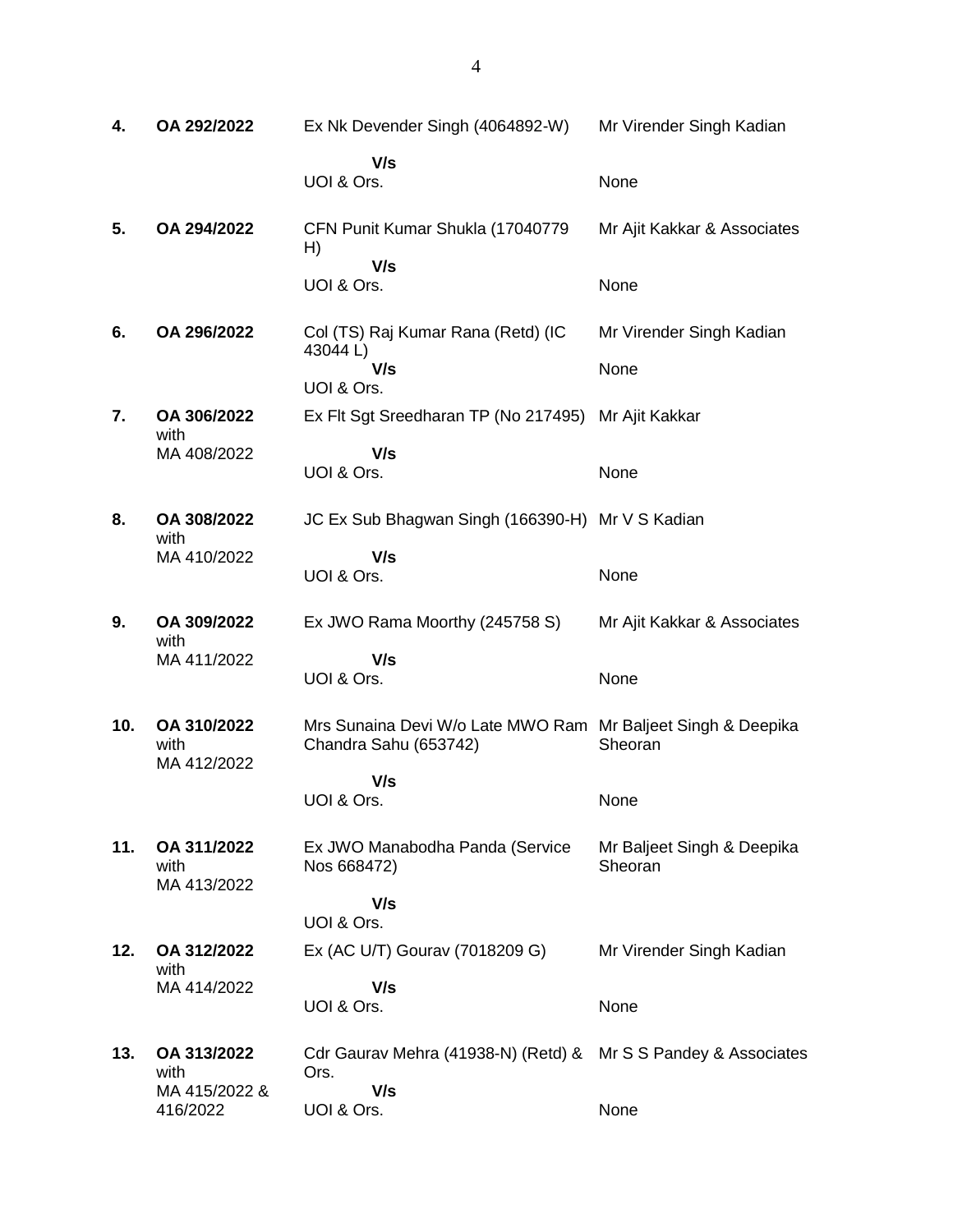| 14. | OA 338/2022<br>with<br>MA 427/2022 | MWO Dinesh Prasad Roy (Retd) (No<br>666686 N)<br>V/s  | Mr Manoj Kr Gupta                     |
|-----|------------------------------------|-------------------------------------------------------|---------------------------------------|
|     |                                    | UOI & Ors.                                            | None                                  |
| 15. | OA 339/2022                        | Ex Sep Shiju VK (14936383-P)                          | Mr Ved Prakash & Devendra<br>Kumar    |
|     |                                    | V/s<br>UOI & Ors.                                     | None                                  |
| 16. | OA 340/2022                        | <b>MWO Rakesh Kumar Gautam Retd</b><br>683678-S       | Mr Ramniwas Bansal                    |
|     |                                    | V/s<br>UOI & Ors.                                     | None                                  |
| 17. | OA 341/2022                        | Ex NK Shyam Babu (1081053M)                           | Mr V S Kadian                         |
|     |                                    | V/s<br>UOI & Ors.                                     | None                                  |
| 18. | OA 342/2022                        | Ex PO(UW) Sandeep Kumar (214275-<br>R)                | Mr Ved Prakash & Devendra<br>Kumar    |
|     |                                    | V/s<br>UOI & Ors.                                     | None                                  |
| 19. | OA 343/2022                        | Col Ajit Prabhakar Handa (Retd) (V<br>00414 M)        | Mr IS Yadav                           |
|     |                                    | V/s<br>UOI & Ors.                                     | None                                  |
| 20. | OA 344/2022                        | Ex SEA-I (RP) Bhaskar Jyoti Bez<br>Baruah (215019-F)  | Mr Ved Prakash & Devendra<br>Kumar    |
|     |                                    | V/s<br>UOI & Ors.                                     | None                                  |
| 21. | OA 345/2022                        | Ex CH ELA (R) Purushotam Singh<br>$(175342-F)$<br>V/s | Mr Ved Prakash & Devendra<br>Kumar    |
|     |                                    | UOI & Ors.                                            | None                                  |
| 22. | OA 346/2022<br>with<br>MA 432/2022 | Air CMDE Jagdish Chandra Goyal<br>(Retd) 16547        | Mr Baljeet Singh & Deepika<br>Sheoran |
|     |                                    | V/s<br>UOI & Ors.                                     | None                                  |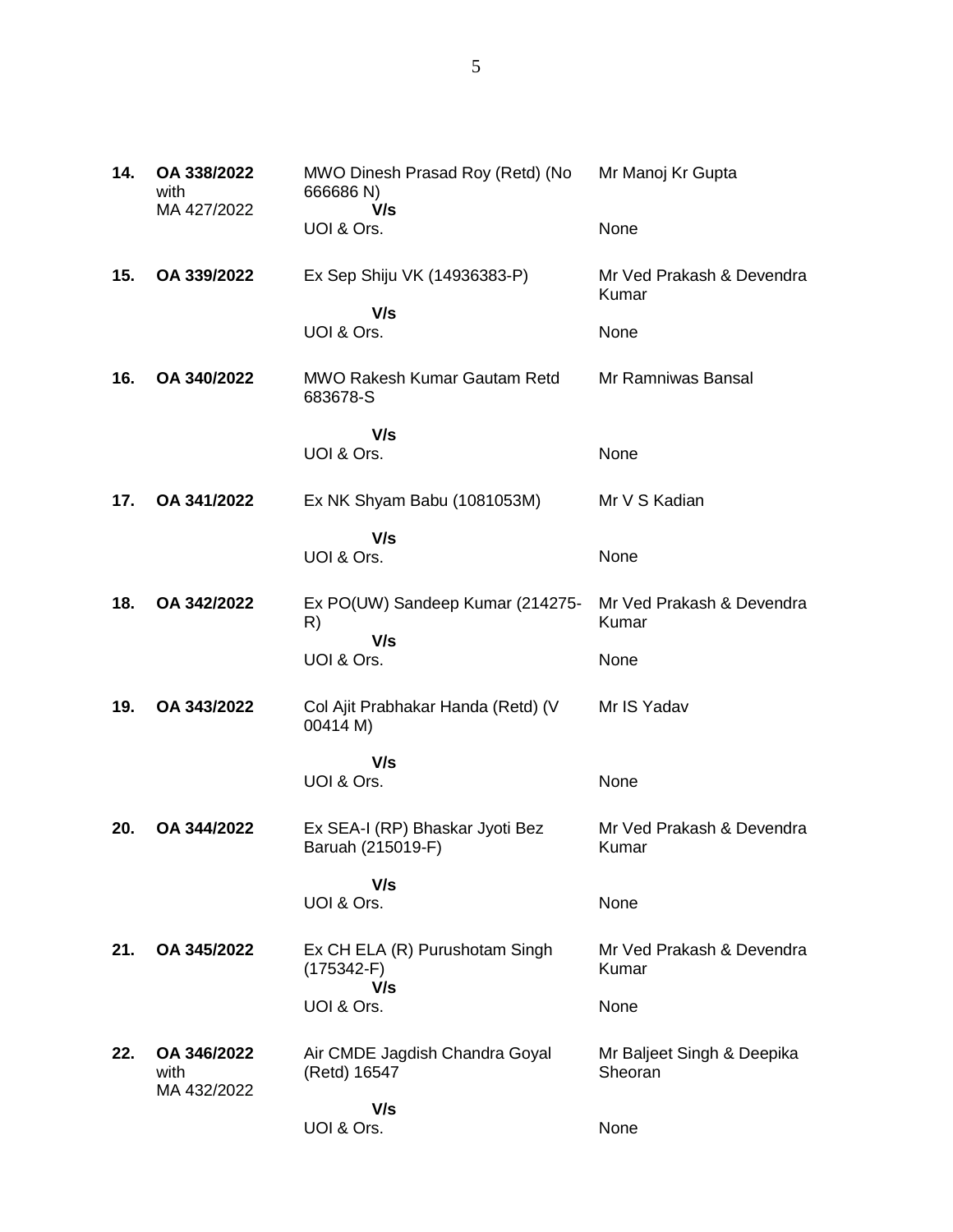| 23. | OA 347/2022<br>with                | Ex Nk A Francis (2585935K)                                       | Mr V S Kadian                      |
|-----|------------------------------------|------------------------------------------------------------------|------------------------------------|
|     | MA 433/2022                        | V/s<br>UOI & Ors.                                                | None                               |
| 24. | OA 348/2022<br>with<br>MA 434/2022 | Ex PO AOF Dam Suan Mang (138098- Mr Ved Prakash & Devendra<br>K) | Kumar                              |
|     |                                    | V/s<br>UOI & Ors.                                                | None                               |
| 25. | OA 349/2022<br>with<br>MA 435/2022 | 4057239-A Ex Hav Hony Nb Sub<br><b>Rishipal Singh</b>            | Mr Virender Singh Kadian           |
|     |                                    | V/s<br>UOI & Ors.                                                | None                               |
| 26. | OA 350/2022<br>with<br>MA 436/2022 | Smt Rajbala Wd/o Ex Hav Hony Nb<br>Sub Ompal Singh (7095248)     | Mr Virender Singh Kadian           |
|     |                                    | V/s<br>UOI & Ors.                                                | None                               |
| 27. | OA 351/2022<br>with<br>MA 437/2022 | Ex AC/UT Gaurav Kushwaha<br>$(8984688-H)$                        | Mr Ved Prakash & Devendra<br>Kumar |
|     |                                    | V/s<br>UOI & Ors.                                                | None                               |
| 28. | OA 352/2022<br>with<br>MA 438/2022 | Ex Nk (GD) (MACP Hav) Rajab Ali<br>$(9925953-X)$                 | Mr Ved Prakash & Devendra<br>Kumar |
|     |                                    | V/s<br>UOI & Ors.                                                | None                               |
| 29. | OA 353/2022                        | Ex Nk Surendra Singh (14374963W)                                 | Mr V S Kadian                      |
|     |                                    | V/s<br>UOI & Ors.                                                | None                               |
| 30. | OA 365/2022                        | Ex Hav Binod Kumar Yadav<br>$(15394536-X)$                       | Mr Shakti Chand Jaidwal            |
|     |                                    | V/s<br>UOI & Ors.                                                | None                               |

6